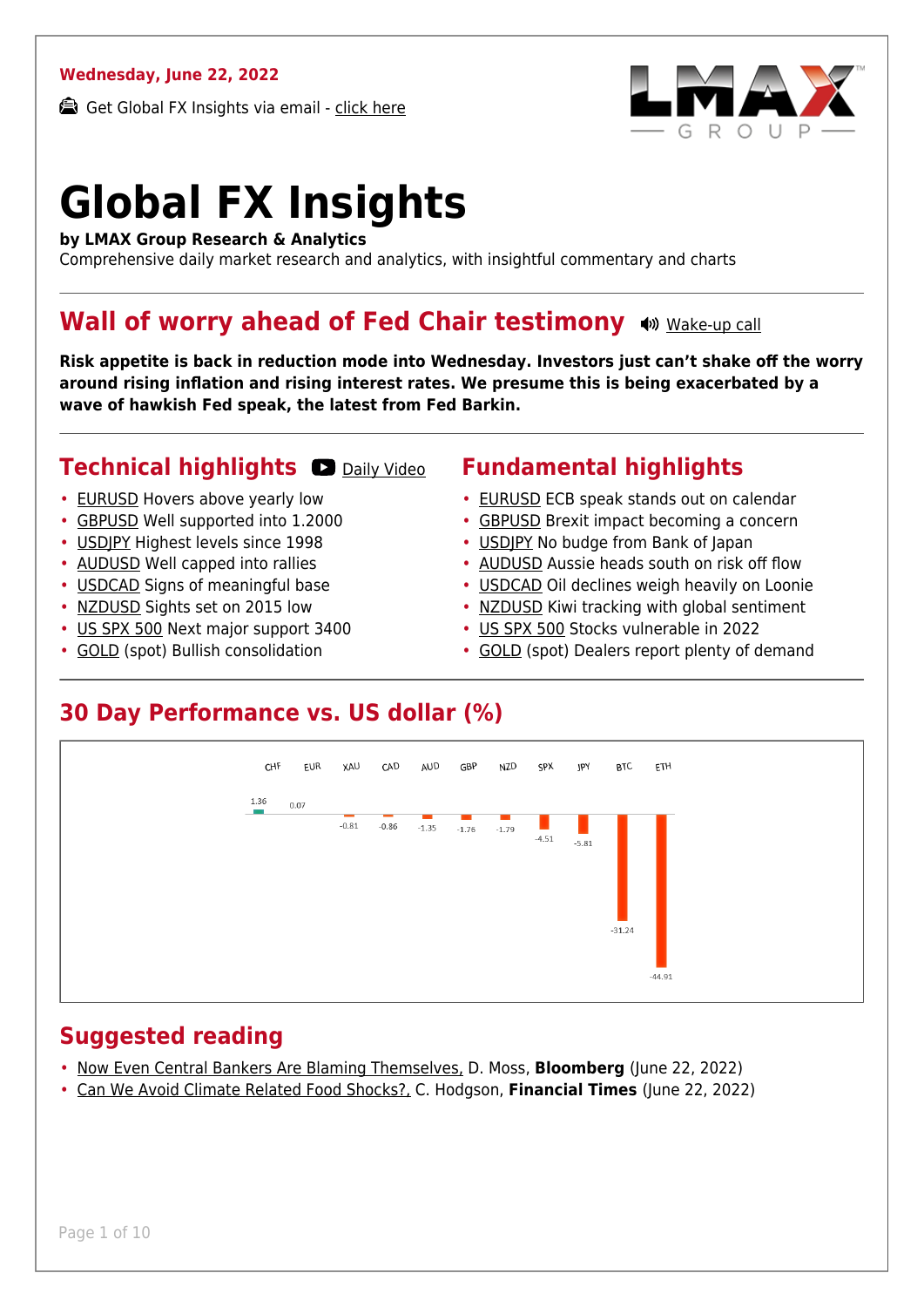#### <span id="page-1-0"></span>**EURUSD – technical overview**

**The market has come under intense pressure** in recent weeks, with setbacks accelerating to retest the multi-year low from 2017. A clear break below 1.0300 now sets up the next downside extension towards parity. At the same time, technical studies have been in the process of unwinding from oversold. But back above 1.1000 would be required at a minimum to take the immediate pressure off the downside.



- **R2 1.0643** 10 June high Strong
- **R1 1.0602** 16 June high Medium
- **S1 1.0359**  15 June low– Medium
- **S2 1.0350**  13 May/**2022 low** Strong

## <span id="page-1-1"></span>**EURUSD – fundamental overview**

**The Euro had been trying to recover on a hawkish shift** in ECB communications and risk on flow, but has since come back under pressure into Wednesday as risk off flow works back into the equation. Key standouts on today's calendar come from UK inflation reads, ECB Guindos and Elderson speeches, a BOE Cunliffe speech, Canada inflation, Fed Chair Powell testimony, and Fed speak from Evans, Harker and Barkin.

## **EURUSD - Technical charts in detail**

[Watch now](https://youtu.be/1s_gNAwnbnA)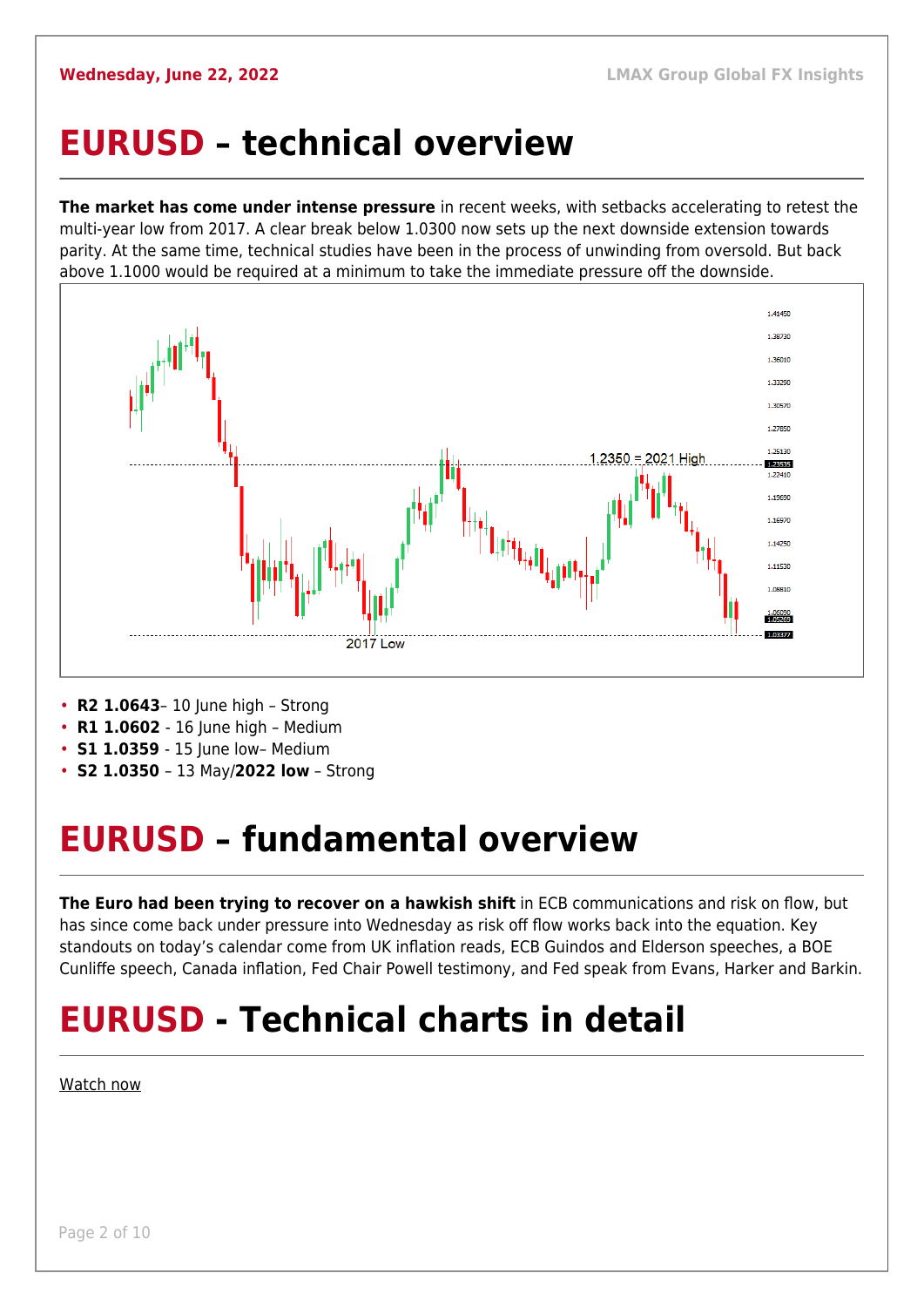#### <span id="page-2-0"></span>**GBPUSD – technical overview**

**The market continues to be exceptionally well supported on dips** down into the 1.2000 area, with the latest setback once again holding up around the barrier. Overall, the daily trend remains bearish, though there are signs of the market wanting to put in a meaningful bottom ahead of the next major upside extension. Look for a clear break back above 1.2700 to strengthen this outlook. A monthly close below 1.2000 would force a rethink of the outlook.



- **R2 1.2518** 10 June high Medium
- **R1 1.2407** 16 June high Medium
- **S1 1.2100**  Round number Medium
- **S2 1.1934**  14 June/**2022 low** Strong

#### <span id="page-2-1"></span>**GBPUSD – fundamental overview**

**The Pound has come under pressure into Wednesday** following reports from the Resolution Foundation that Brexit has reduced the competitiveness of the British economy, with alarming implications for productivity and wages. We've also seen downside pressure on the back of risk off flow and broad USD demand. Key standouts on today's calendar come from UK inflation reads, ECB Guindos and Elderson speeches, a BOE Cunliffe speech, Canada inflation, Fed Chair Powell testimony, and Fed speak from Evans, Harker and Barkin.

[Watch now](https://youtu.be/GxHVYmz0ISI)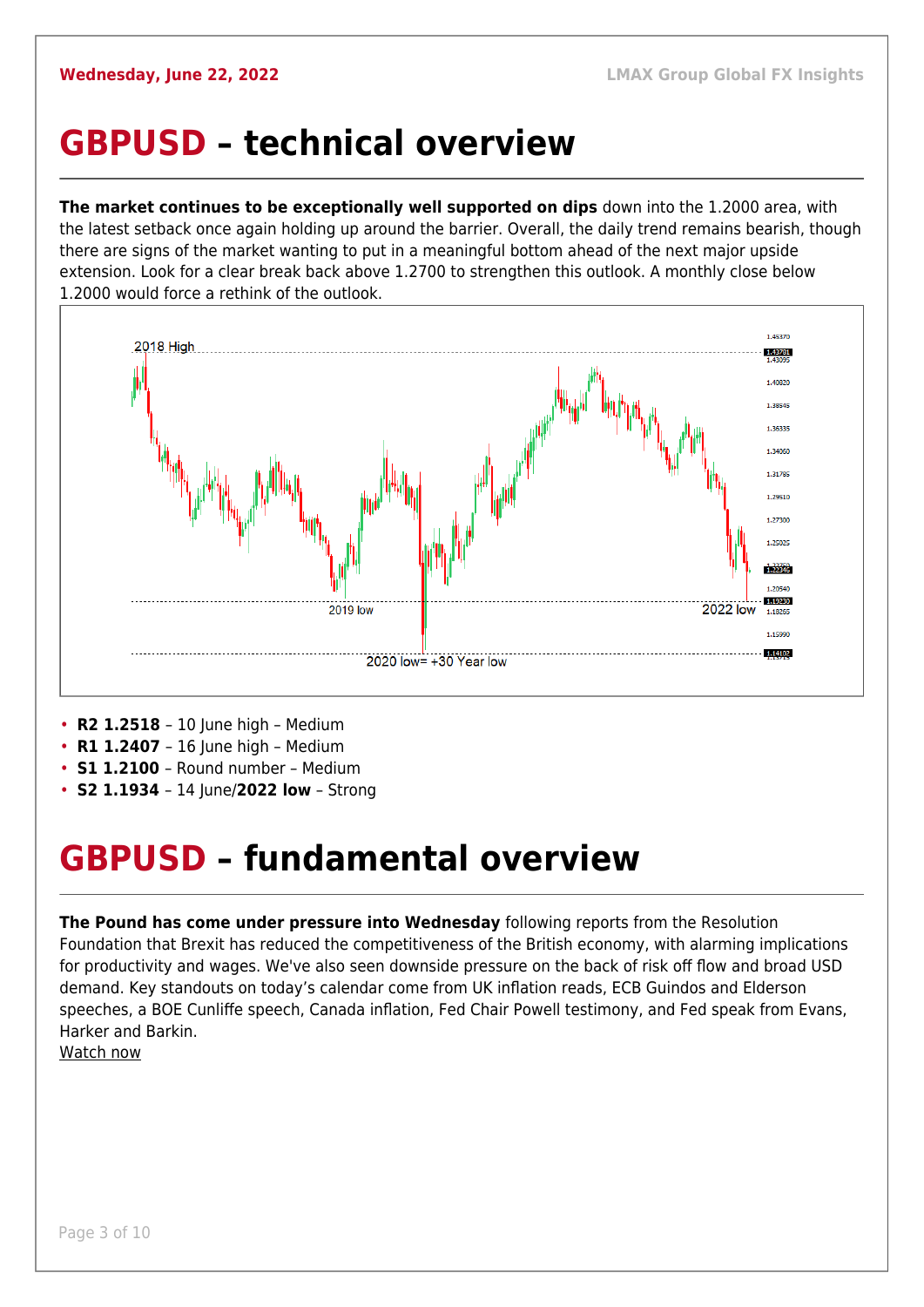#### <span id="page-3-0"></span>**USDJPY – technical overview**

**The market has rocketed higher to its highest levels since 1998** after breaking through the 2002 high. Technical studies are however looking stretched, with scope for a sizable consolidation and correction in the weeks ahead. Look for additional upside from here to be well capped ahead of 140.00. A break back below 130.00 would take the immediate pressure off the topside.



- **R2 137.00**  Figure Strong
- **R1 136.72**  22 June/**2022 high** Strong
- **S1 134.92** 21 June low Medium
- **S2 134.53**  20 June low Medium

## <span id="page-3-1"></span>**USDJPY – fundamental overview**

**Overall, there has been no official change to the BOJ stance** and policy divergence continues to play a strong hand here, with market participants focusing on yield differentials that weigh heavily in the US Dollar's favor. The BOJ is clearly still committed to easy policy despite what's going on with other major central banks. Key standouts on today's calendar come from UK inflation reads, ECB Guindos and Elderson speeches, a BOE Cunliffe speech, Canada inflation, Fed Chair Powell testimony, and Fed speak from Evans, Harker and Barkin.

[Watch now](https://youtu.be/5iw8z8kH8EU)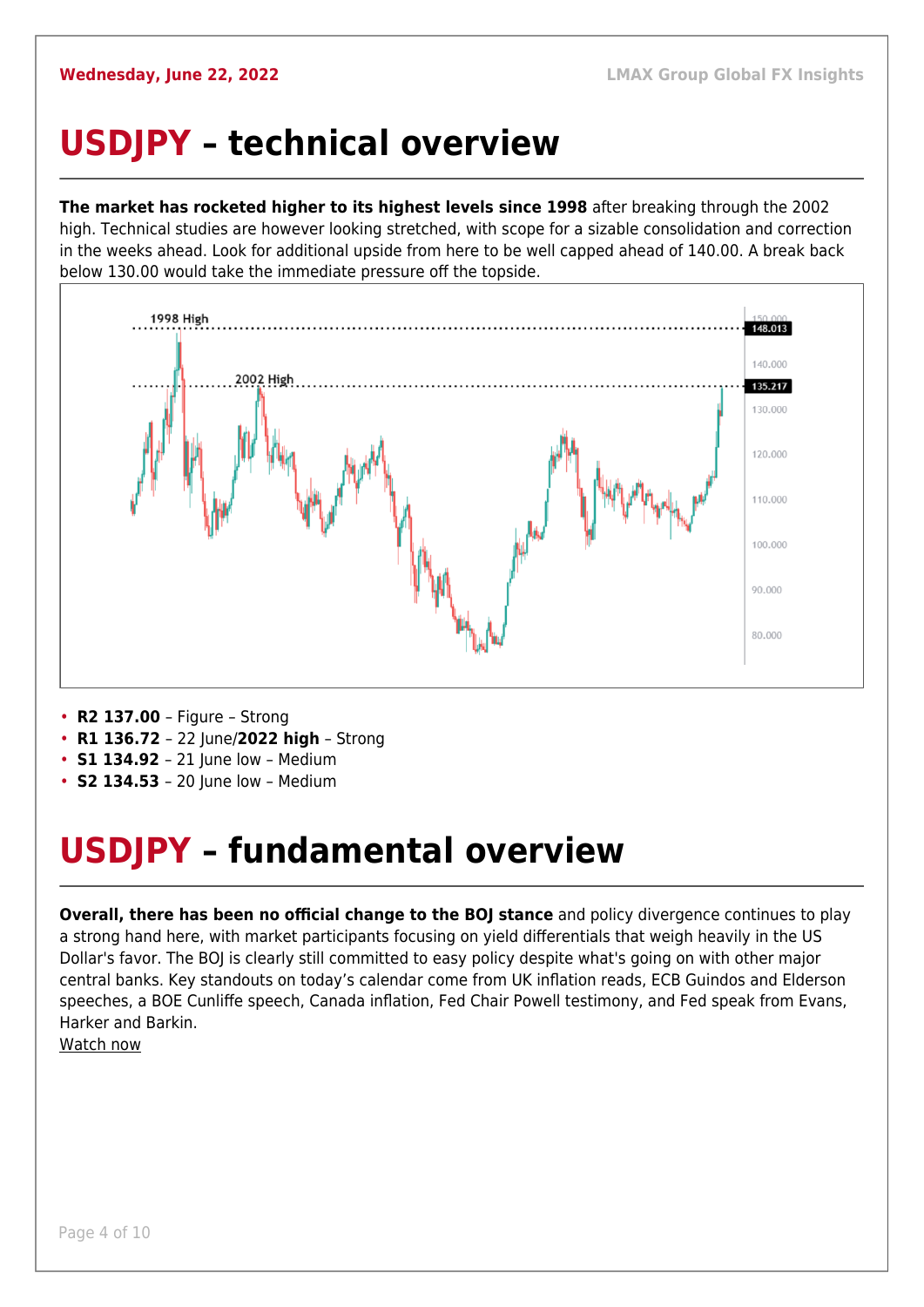#### <span id="page-4-0"></span>**AUDUSD – technical overview**

**Overall pressure remains on the downside** and conditions remain quite choppy. A break back above 0.7900 would be required to force a shift in the structure and suggest we are seeing a more significant bullish reversal. Until then, scope exists for a retest and break of the yearly low.



- **R1 0.7198**  9 June high Medium
- **R2 0.7138**  10 June high Medium
- **S1 0.6851** 14 June low Medium
- **S2 0.6829**  12 May/**2022 low** Medium

## <span id="page-4-1"></span>**AUDUSD – fundamental overview**

**Most of the turnaround we're seeing in the Australian Dollar** comes from risk off flow and renewed US Dollar demand. Key standouts on today's calendar come from UK inflation reads, ECB Guindos and Elderson speeches, a BOE Cunliffe speech, Canada inflation, Fed Chair Powell testimony, and Fed speak from Evans, Harker and Barkin.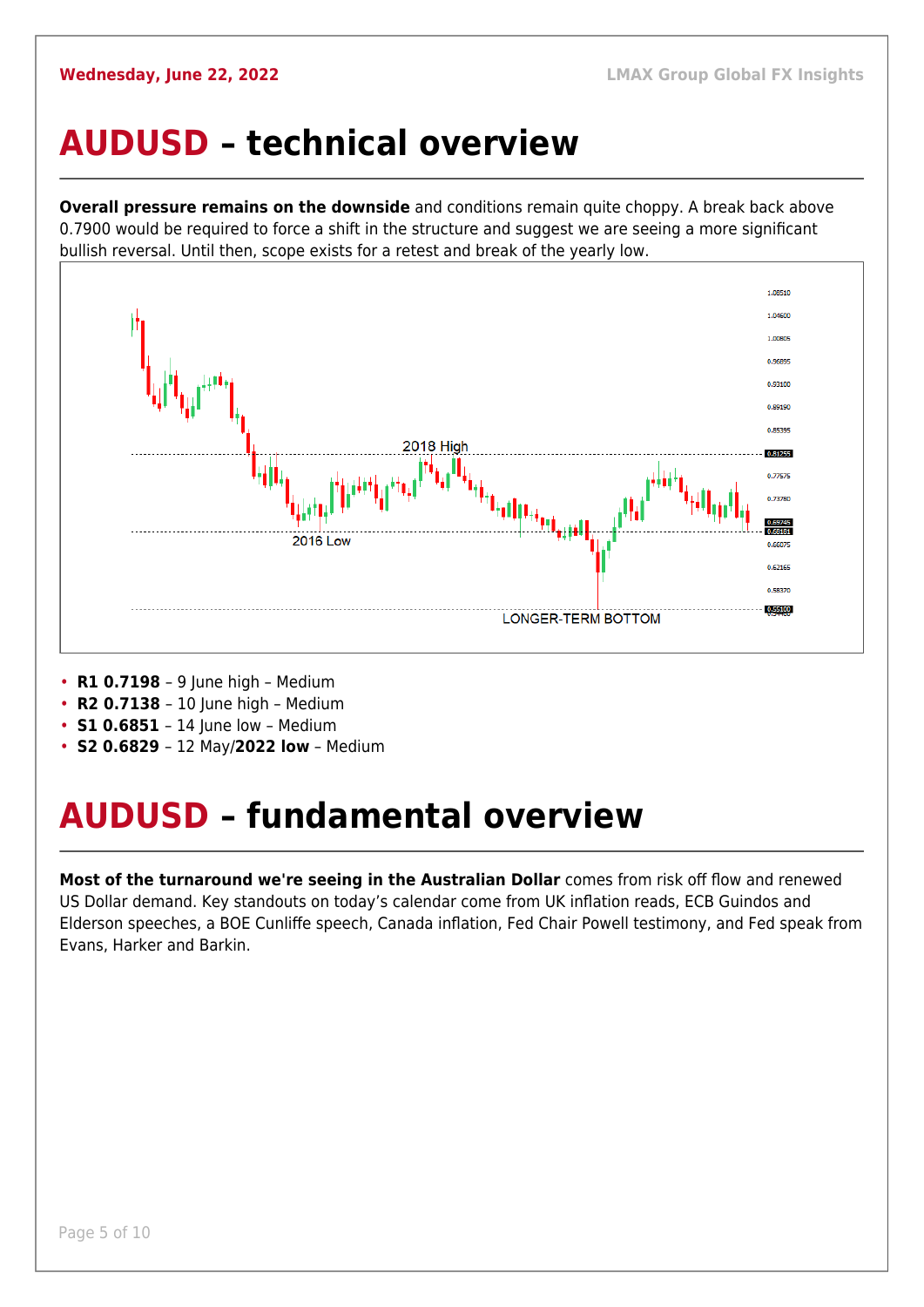#### <span id="page-5-0"></span>**USDCAD – technical overview**

#### **A recent surge back above 1.3000 signals an end to a period of bearish consolidation** and

suggests the market is in the process of carving out a more significant longer-term base. Next key resistance now comes in up into the 1.3500 area. Setbacks should be very well supported down into the 1.2500 area.



- **R2 1.3079**  17 June/**2022 high** Strong
- **R1 1.3000**  Psychological Medium
- **S1 1.2861**  16 June low Medium
- **S2 1.2681** 10 June low Medium

## <span id="page-5-1"></span>**USDCAD – fundamental overview**

**The Canadian Dollar is back under pressure** despite Tuesday's better than expected retail sales, this as oil reverses sharply to the downside and global risk sentiment turns down. Key standouts on today's calendar come from UK inflation reads, ECB Guindos and Elderson speeches, a BOE Cunliffe speech, Canada inflation, Fed Chair Powell testimony, and Fed speak from Evans, Harker and Barkin.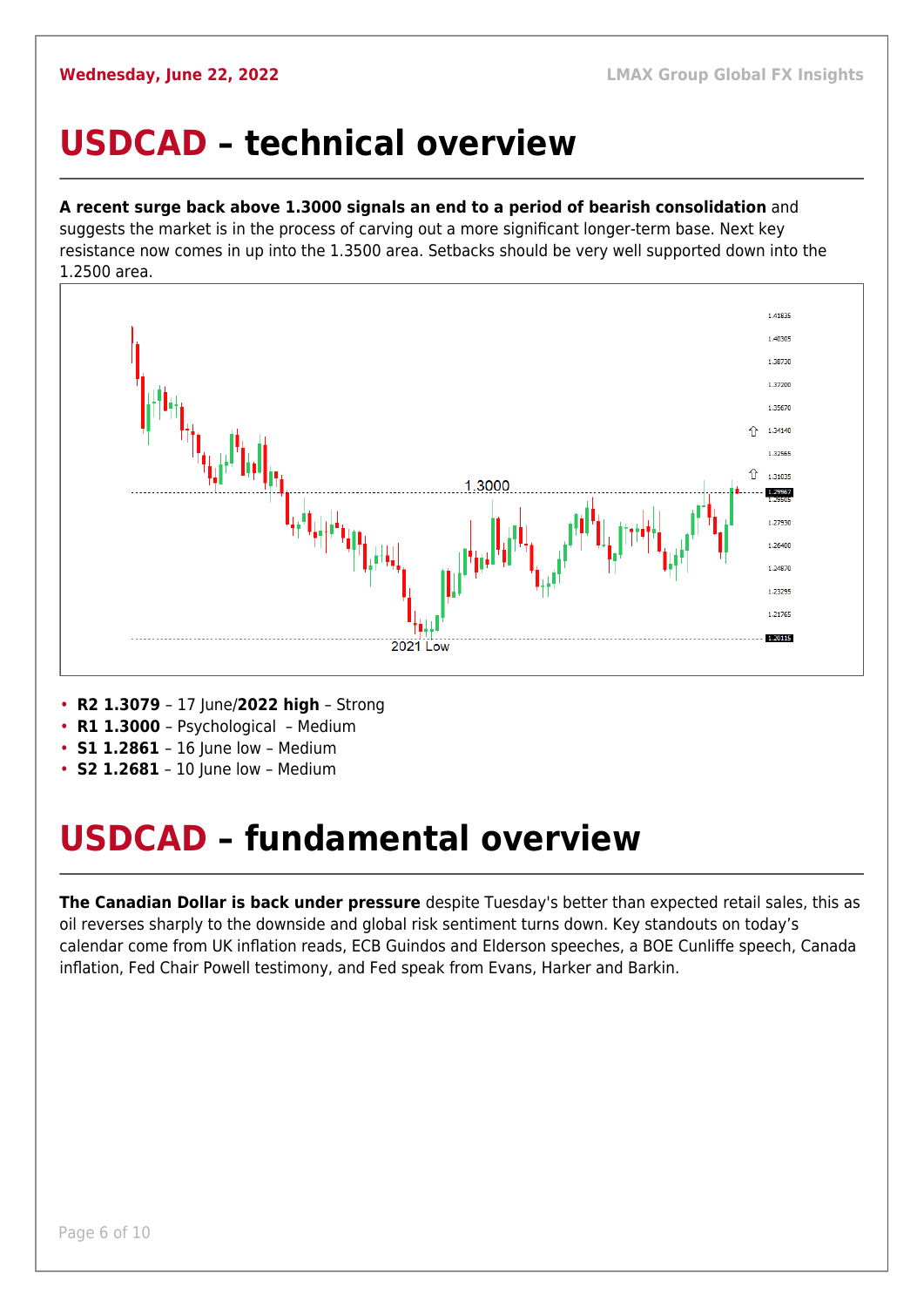#### <span id="page-6-0"></span>**NZDUSD – technical overview**

**Overall pressure remains on the downside** and conditions remain quite choppy. A break back above 0.6600 would be required to force a shift in the structure and suggest we are seeing a more significant bullish reversal. Until then, scope exists for fresh yearly lows and a retest of the 2015 low down towards 0.6100.



- **R2 0.6500**  7 June high Medium
- **R1 0.6462**  9 June high Medium
- **S1 0.6200** Figure Medium
- **S2 0.6197**  14 June**/2022 low** Strong

#### <span id="page-6-1"></span>**NZDUSD – fundamental overview**

**Most of the turnaround we're seeing in the New Zealand Dollar** comes from risk off flow and renewed US Dollar demand. Key standouts on today's calendar come from UK inflation reads, ECB Guindos and Elderson speeches, a BOE Cunliffe speech, Canada inflation, Fed Chair Powell testimony, and Fed speak from Evans, Harker and Barkin.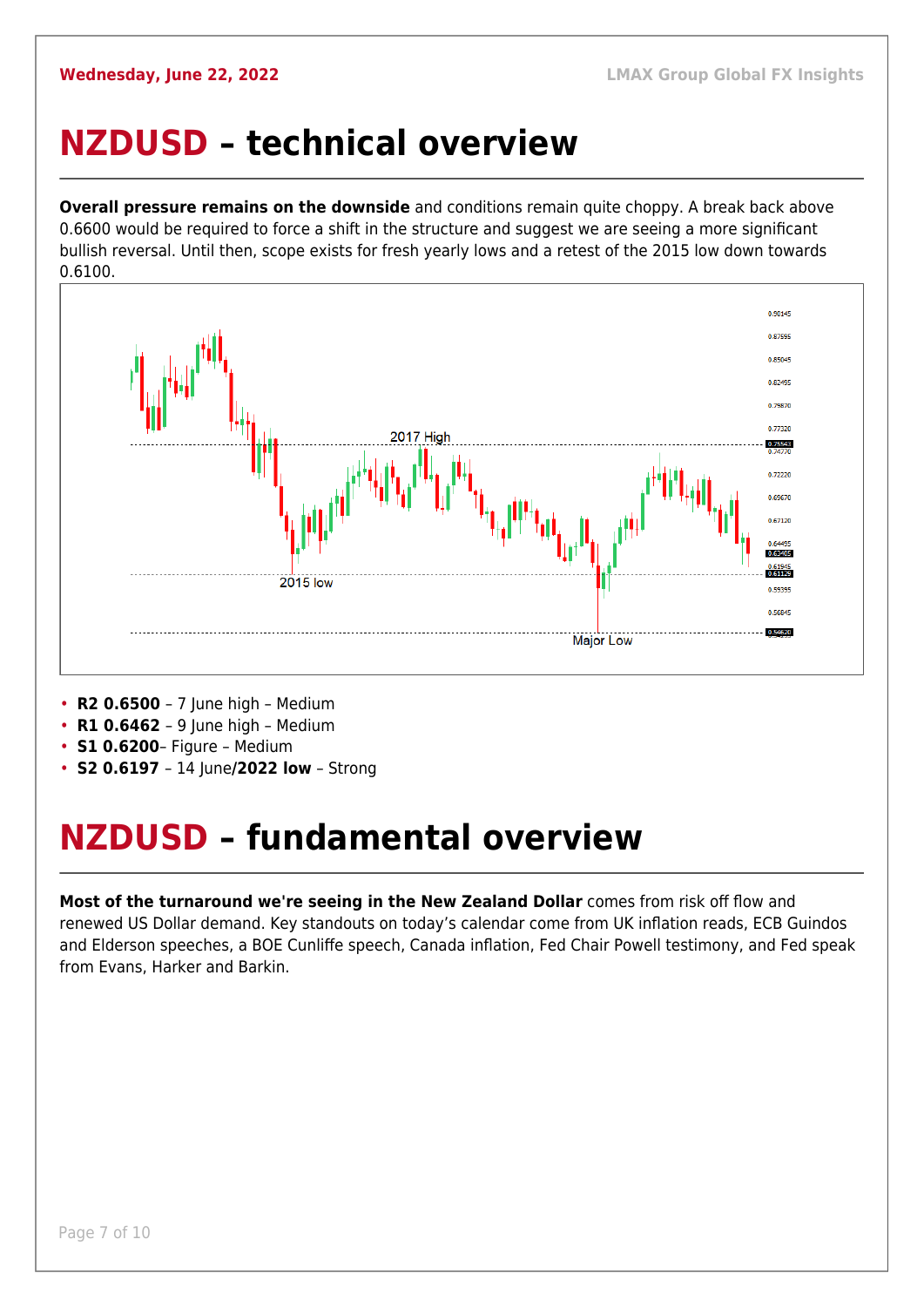## <span id="page-7-0"></span>**US SPX 500 – technical overview**

**Longer-term technical studies are in the process of unwinding** from extended readings off record highs. Look for rallies to be well capped in favor of lower tops and lower lows. Back above 4,206 will be required at a minimum to take the immediate pressure off the downside. Next major support comes in around 3,400.



- **R2 4206**  30 May high Strong
- **R1 4031** 10 June high Medium
- **S1 3700**  Round number Medium
- **S2 3637**  17 June/**2022 low** Medium

## <span id="page-7-1"></span>**US SPX 500 – fundamental overview**

**With so little room for additional central bank accommodation**, given an already depressed interest rate environment, the prospect for sustainable runs to the topside on easy money policy incentives and government stimulus, should no longer be as enticing to investors. Meanwhile, ongoing worry associated with rising inflation and slower growth should continue to weigh more heavily on investor sentiment in 2022.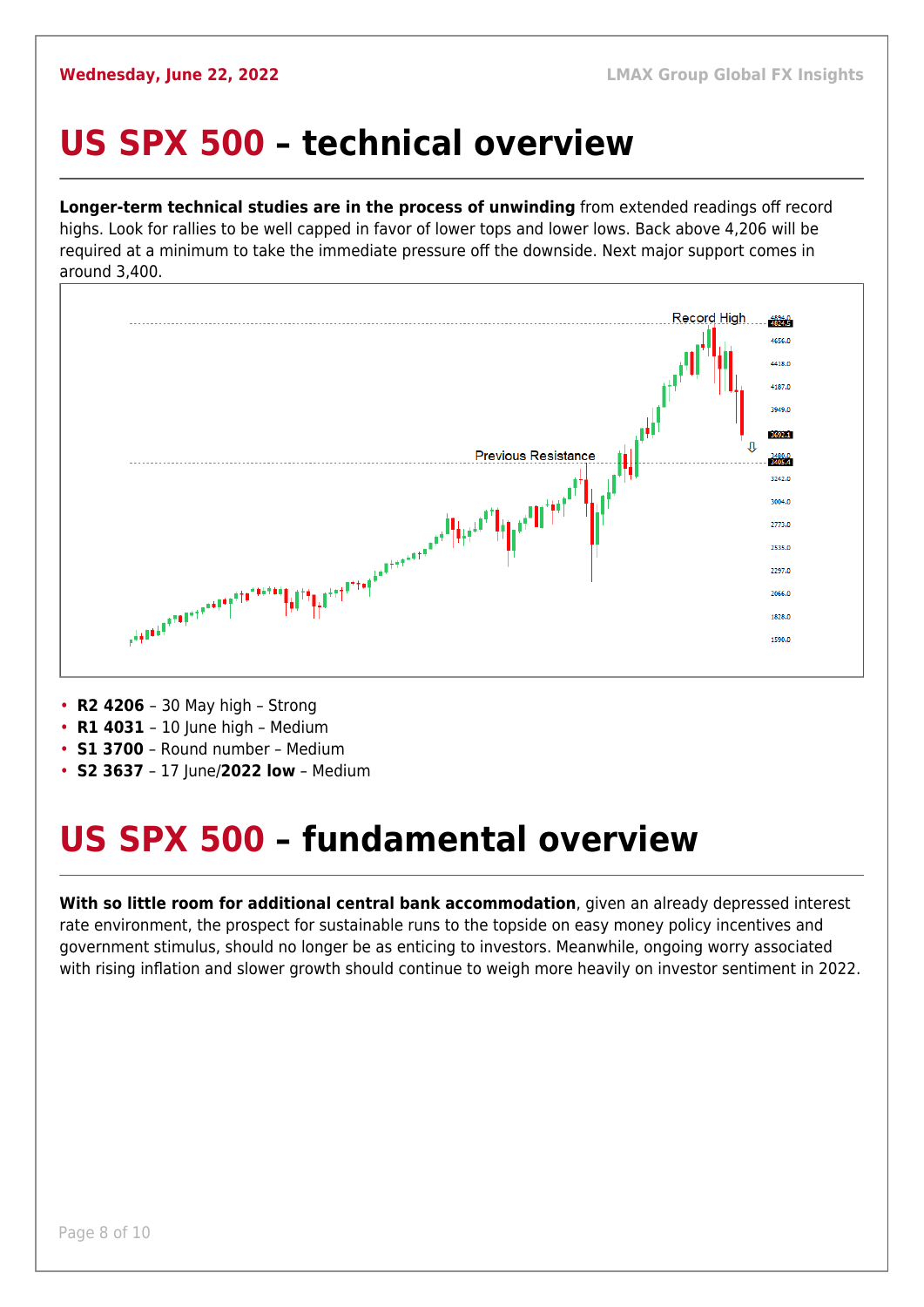## <span id="page-8-0"></span>**GOLD (SPOT) – technical overview**



- **S1 1805** 14 June low Strong
- **S2 1787**  16 May low Medium

## <span id="page-8-1"></span>**GOLD (SPOT) – fundamental overview**

**The yellow metal continues to be well supported on dips** with solid demand from medium and longerterm accounts. These players are more concerned about exhausted monetary policy, extended global equities, and inflation risk. All of this should keep the commodity well supported, with many market participants also fleeing to the hard asset as the grand dichotomy of record high equities and record low yields comes to an unnerving climax.